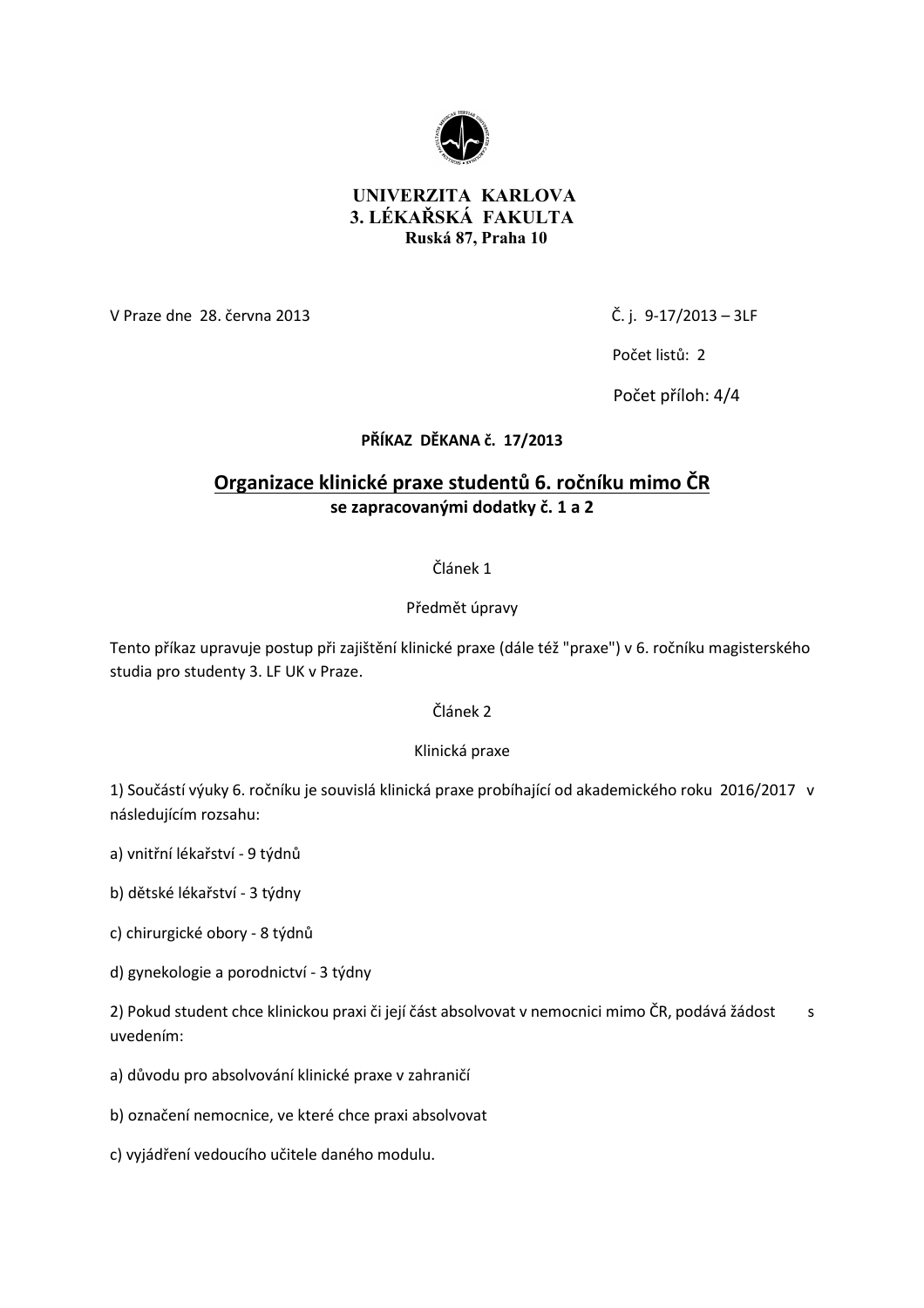3) Praxe musí proběhnout minimálně v rozsahu stanoveném v přílohách 1-4 tohoto příkazu.

4) Žádost se vyhoví bez dalšího, pokud student chce klinickou praxi nebo její část absolvovat v univerzitní či výukové nemocnici.

5) Pokud student chce klinickou praxi nebo její část absolvovat v jiném typu nemocnice, předloží vedoucímu učiteli modulu plánovaný rozsah praxe dle odst. 3 potvrzený přijímající nemocnicí.

6) Po ukončení praxe předloží student vedoucímu modulu potvrzení o jejím absolvování s uvedením obsahu a rozsahu praxe.

#### Článek 3

#### Ustanovení závěrečná

1) Tento příkaz neruší žádnou dříve vydanou vnitřní normu.

2) Tento příkaz je účinný od 1. 10. 2013.

Zpracovatel: MUDr. David Marx, Ph.D., proděkan pro studium a výuku

**prof. MUDr. Michal Anděl, CSc.** 

děkan 3. lékařské fakulty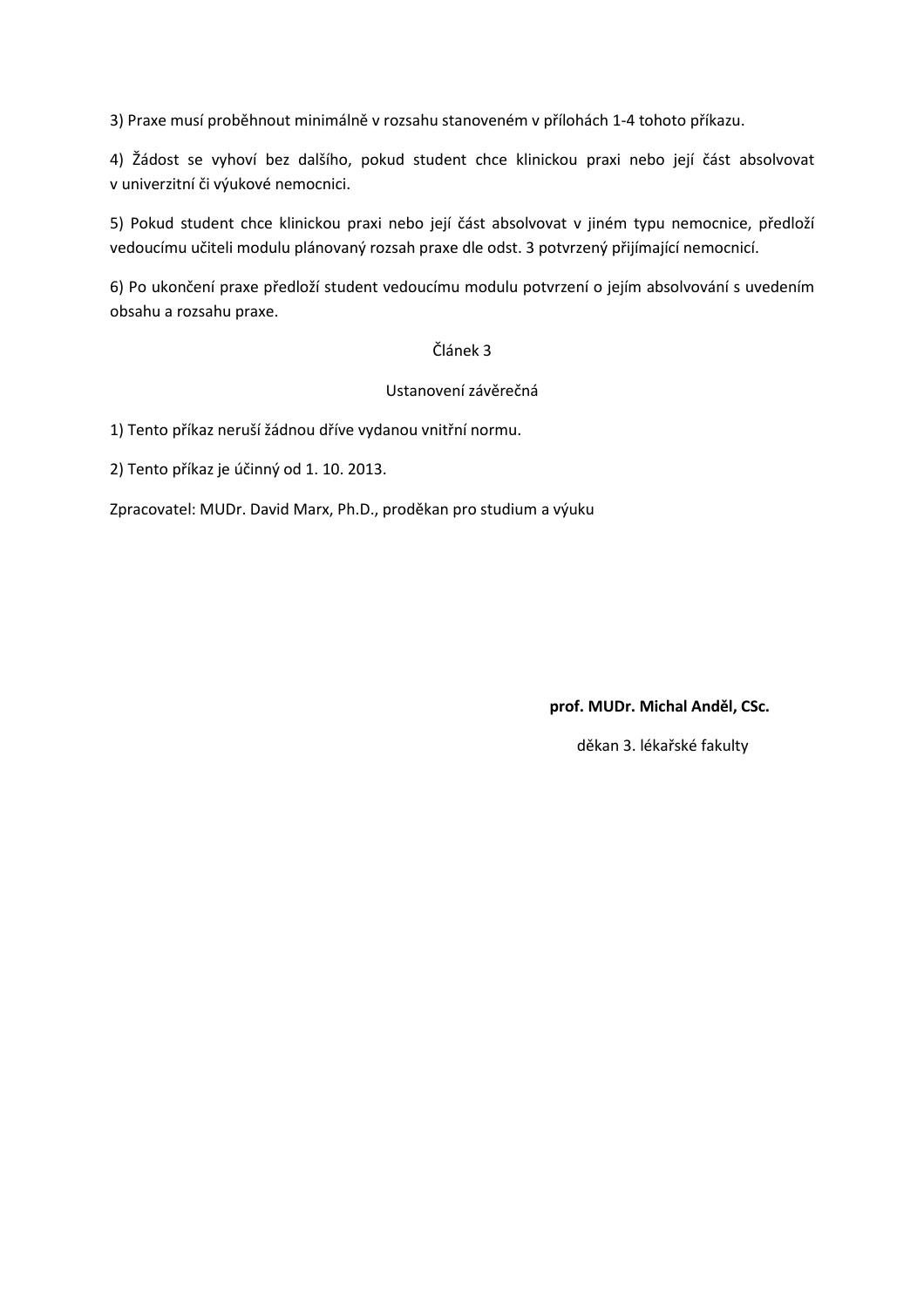

# **CHARLES UNIVERSITY THIRD FACULTY OF MEDICINE Ruská 87, Praha 10**

Prague, 28 June 2013 **Prague, 28 June 2013 Ref. No: 9-17/2013 – 3LF** 

Number of pages: 2

Number of annexes: 4/4

## **DEAN'S ORDER No. 17/2013**

# **Organization of clinical internships of 6th year students outside the Czech Republic**

## **including Addendums No. 1 and 2**

Article 1

Subject of the Order

This Order modifies the procedure for the planning and carrying out of clinical practice for the students of the  $6<sup>th</sup>$  year of the Master's degree at the Third Faculty of Medicine, Charles University in Prague.

# Article 2

# Clinical Practice

1) Part of the tuition in  $6<sup>th</sup>$  year is continuous clinical practice, taking place from the academic year 2014/2015 as follows:

a) internal medicine – 9 weeks

b) pediatrics - 3 weeks

c) surgical fields - 8 weeks

d) gynecology and obstetrics - 3 weeks

2) Should a student wish to carry out a clinical practice or its part in a hospital outside of the Czech Republic, he/she shall submit an appeal containing the following:

a) reasons for undertaking the clinical practice outside of the Czech Republic

b) specification of the hospital where he/she wishes to undertake the clinical practice

c) statement from the head of the given module.

3) The clinical practice must take place to the extent defined in annexes 1-4 of this Order at minimum.